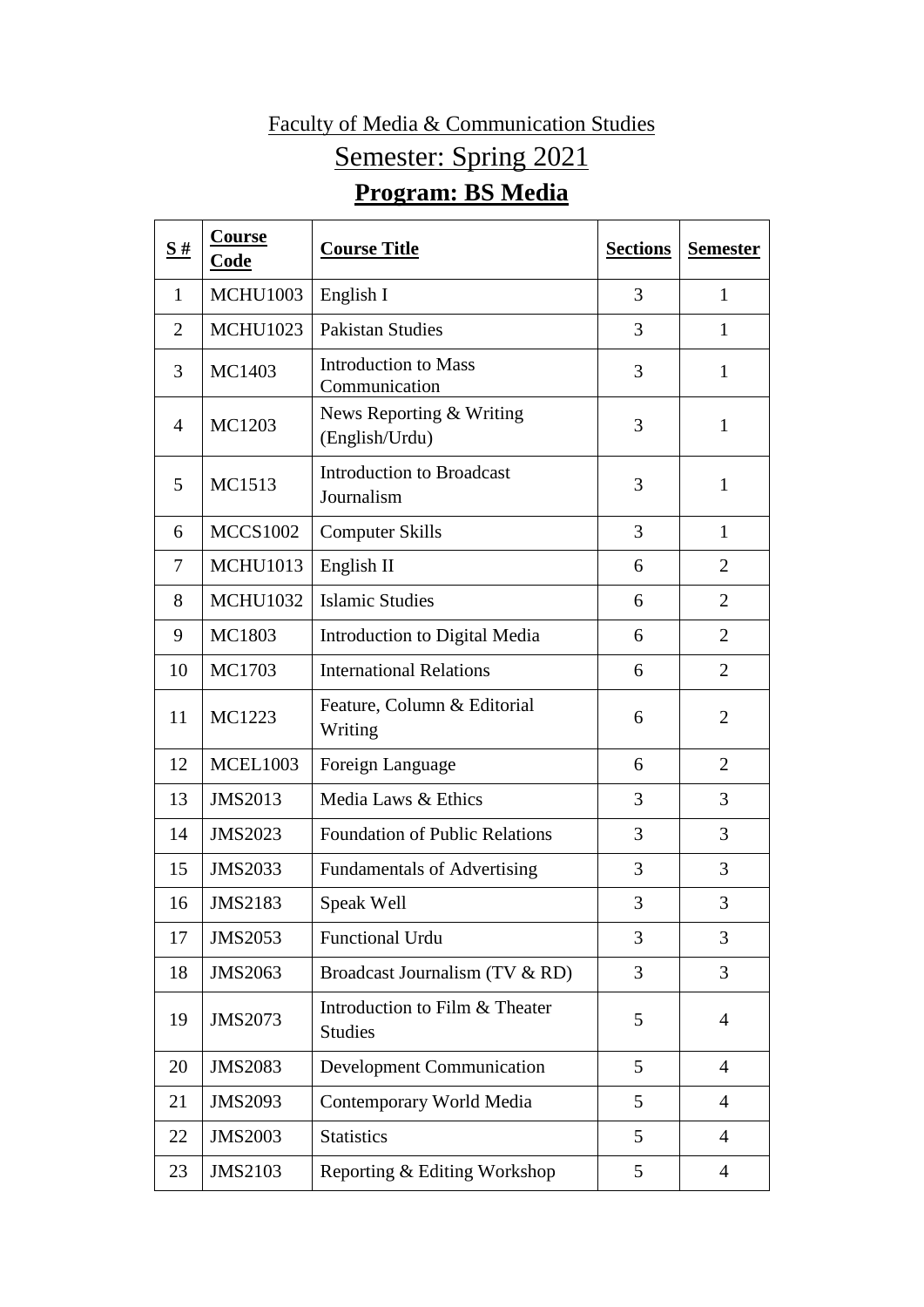| 24 | JMS2163        | TV Production (News & Current<br>Affairs)              | 5              | $\overline{4}$ |
|----|----------------|--------------------------------------------------------|----------------|----------------|
| 25 | JMS3013        | <b>Community Journalism</b>                            | 3              | 5              |
| 26 | <b>JMS3024</b> | Feature, Column & Editorial<br>Writing                 | 3              | 5              |
| 27 | JMS3033        | <b>Foundation of Behavioral Research</b>               | 3              | 5              |
| 28 | JMS3043        | Media Seminar                                          | 3              | 5              |
| 29 | <b>JMS3093</b> | Data Journalism                                        | 3              | 5              |
| 30 | JMS3062        | $In - House Internship$                                | 3              | 5              |
| 31 | JMS3453        | Theories, Principle and Practices of<br><b>PR</b>      | $\overline{2}$ | 6              |
| 32 | <b>JMS3483</b> | <b>Visual Communication Design</b>                     | $\overline{2}$ | 6              |
| 33 | <b>JMS3444</b> | Research in PR & Advertising                           | $\overline{2}$ | 6              |
| 34 | <b>JMS3433</b> | Media Planning, Operations,<br>Monitoring & Evaluation | $\overline{2}$ | 6              |
| 35 | JMS3363        | Script Writing for Radio & TV                          | $\mathbf{1}$   | 6              |
| 36 | JMS3343        | Planning a Documentary for TV                          | 1              | 6              |
| 37 | <b>JMS3283</b> | Camera Techniques                                      | $\mathbf{1}$   | 6              |
| 38 | JMS3352        | Introduction to Filmosophy                             | 1              | 6              |
| 39 | JMS3333        | Film Theater & Society                                 | $\mathbf{1}$   | 6              |
| 40 | <b>JMS3224</b> | News Writing (RD $&$ TV)                               | $\mathbf{1}$   | 6              |
| 41 | <b>JMS3263</b> | <b>Media Production Software</b>                       | 1              | 6              |
| 42 | JMS3213        | Online Journalism                                      | $\mathbf{1}$   | 6              |
| 43 | JMS3243        | <b>Video Production</b>                                | $\mathbf{1}$   | 6              |
| 44 | JMS4463        | Copywriting (Theory & Practice)                        | $\overline{2}$ | 7              |
| 45 | JMS4453        | International PR & Advertising                         | $\overline{2}$ | 7              |
| 46 | JMS4473        | Advertising & Society                                  | $\overline{2}$ | 7              |
| 47 | JMS4483        | Public Relation & Advertising Case<br><b>Studies</b>   | $\overline{2}$ | 7              |
| 48 | JMS4433        | Production for Advertising & PR                        | $\overline{2}$ | 7              |
| 49 | JMS4363        | <b>Post Production</b>                                 | $\mathbf{1}$   | 7              |
| 50 | JMS4373        | Directing The Actors                                   | $\mathbf{1}$   | 7              |